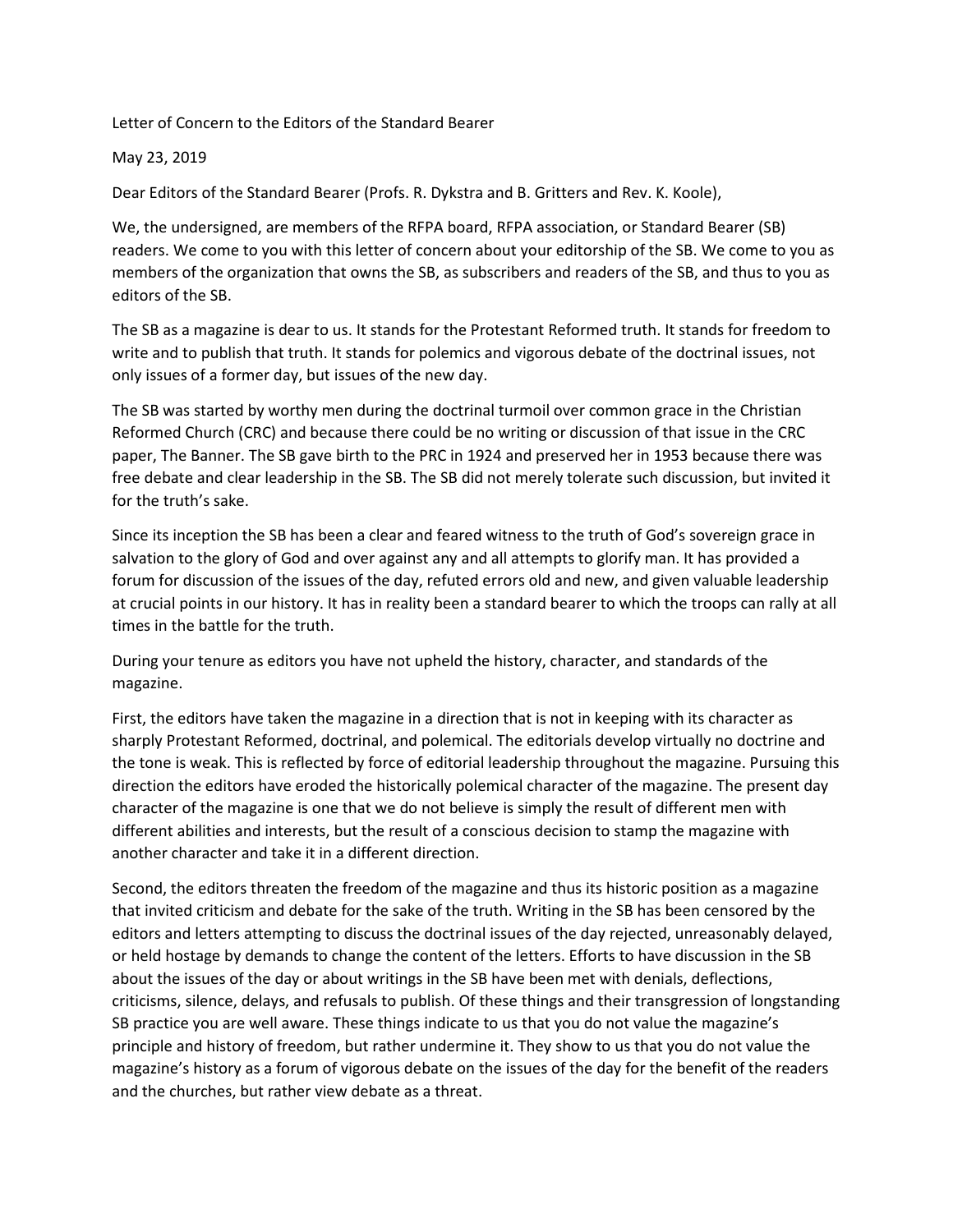Third, we also have a serious problem with the relationship between the SB and the RFPA, the organization that owns, publishes, and ultimately has the final say over all content of the magazine. We seriously disagree with the adopted relationship policy that purports to establish the relationship between the SB and the RFPA.

The fact that such a document was deemed necessary is indicative of a deep problem in the relationship between the SB and the RFPA and of a long-standing and deplorable struggle for control of the content of the SB. We believe your editorship and the direction that you have set for the magazine is responsible for the breakdown in the relationship and the supposed need for such a policy. The SB magazine is owned by the RFPA and is the paper of the members of the Association. It does not belong to the SB editorial staff. The staff is supposed to be a faithful caretaker of the content of the magazine for the RFPA as an organization that stands for the Protestant Reformed truth.

That document fundamentally alters the relationship between the RFPA and SB that existed since the paper's founding. It not only alters it by ceding control of the content of the paper to the editorial staff and taking it away from the organization in whose hands it properly lies, but also by making the relationship, which heretofore was as organic and harmonious as that between the hand and the arm, into a legal contract. That policy serves to take the paper away from the organization that started, owns, and operates it and to insulate the paper and the editors from legitimate control, criticism, or demands by the board and ultimately by the RFPA.

In this regard we quote to you from Rev. Hoeksema speaking to a gathering of the RFPA in 1945:

This also implies that the Standard Bearer is yours. It is not an organ of any consistory, classis, or synod. Nor is it under the sovereign control of the editors that fill its pages. It is yours. Even as our free Christian Schools are not ultimately controlled by the teachers, but by the parents; so the Standard Bearer, though its contents are the care of its editors, is your paper. (SB 22.6)

Each one of these problems all by itself is serious. However, they become intolerable and compel us to write to you when they are combined with the stance of the SB under your leadership in the most recent issues and troubles in our churches.

First, when the PRC were going through a doctrinal controversy over the place of works in salvation the editorial pages of the SB were silent. The controversy dealt with the fundamental doctrines of justification and the unconditional covenant, yet the SB said nothing. In these troubles the magazine had an obligation to speak clearly for the benefit of the churches and for the sake of the truth. Our sincere hope with every issue was that there would be some writing to illuminate the issues, but the magazine was painfully silent and thus derelict in its duty.

Synod declared the error a compromise of justification and the unconditional covenant. The Apostle Paul and the Holy Ghost name the compromise of justification by faith alone by anyone and for whatever reason—though he be an angel from heaven or the Apostle Paul himself—as heresy and pronounce a fearsome anathema on those who do that impenitently. Since justification is the heart of the gospel of the covenant of grace, the Apostle Paul and the Holy Ghost pronounce the compromise of the unconditional covenant to be heresy. There is nothing more serious and nothing with greater consequences—eternal consequences for the minister and his hearers—than compromising the doctrine of justification and the unconditional covenant.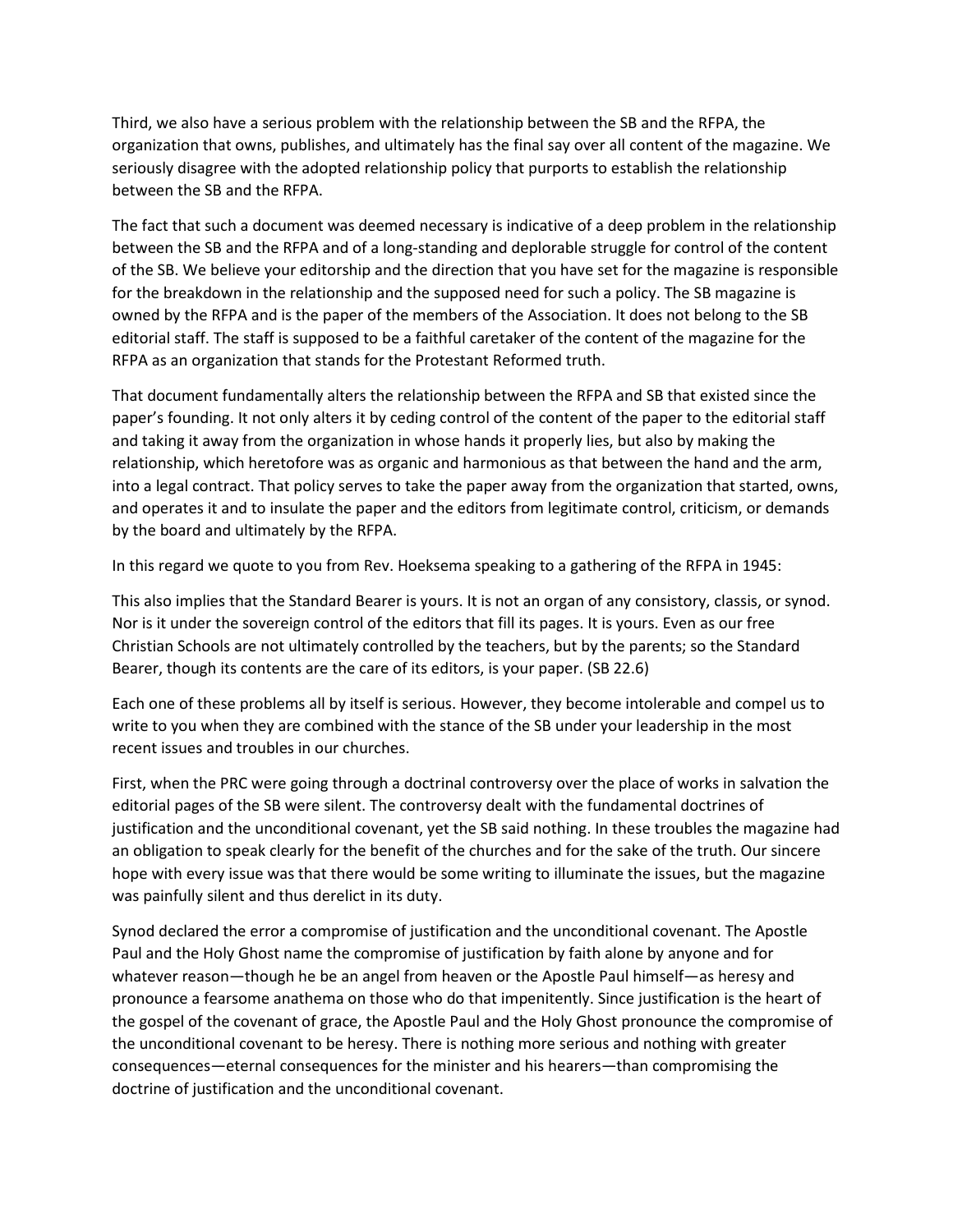When the controversy finally was settled at the broadest ecclesiastical gathering of the Protestant Reformed Churches without any help from the SB, when the synod identified the trouble as a compromise of justification and the unconditional covenant, and when at that point there was an opportunity for the SB editors to inform and instruct on the issues just faced by the churches and their seriousness, the editorial pages of the SB were bold to minimize the threat to the churches and to issue a threat against all who were inclined to take the doctrinal threat seriously.

Second, soon afterward editorials appeared condemning a new species of antinomianism that was allegedly a danger in the PRC. The recent controversy in our churches also went seriously wrong by the introduction of an invented antinomianism. Not only did it hinder the condemnation of erroneous statements in the preaching, but in the process the doctrine of grace in its criticism of those false statements was declared antinomian. Now this approach is being perpetuated on the pages of the SB.

Third, following this approach the editors of the SB instigated criticism of the doctrine of Rev. Herman Hoeksema as maintained through the doctrinal split of 1953. Rev. Koole has written regarding Rev. Hoeksema's exegesis of Acts 16:30-31 as that is found in a well-known sermon on that text, that if it was anyone else he would say, "Nonsense!" What that means is that the exegesis is nonsense to Rev. Koole and that he believes the exegesis ought to be nonsense to the readership of the SB.

In the May 15 issue of the SB, in response to an SB reader who did not think that that exegesis was nonsense, Rev. Koole makes clear that he not only thinks the exegesis was nonsense, but also dangerous. He wrote, "But in this instance, he went about it in an unnecessary manner, one that can easily lead to improper doctrinal conclusions and charges. HH's explanation of the salvation of the Philippian jailor in this one sermon is not the full Hoeksema. In order to condemn conditional covenant theology, one does not have to say that the apostles were calling regenerated men to do nothing."

Rev. Koole's analysis of Rev. Hoeksema's words is a caricature to make them look like nonsense. Rev. Hoeksema was preaching in that sermon over against the theology of his day that used passages like this to teach conditions in salvation by emphasizing faith as an activity and by stressing man's responsibility. Not all the ministers were as bold as Rev. De Wolf. Rev. Hoeksema notes that in the sermon and elsewhere in the literature of the day. There was a trend and an emphasis. Activity and responsibility were the watchwords of the day in the preaching and writing of the ministers. That emphasis led to the explicit preaching and defense of conditions and the gospel was lost to many.

When he preached that sermon he did so as that controversy had come to a head. When he preached that sermon, he preached the gospel, the full gospel, the glorious gospel of grace, a kind of distillation of his preaching his entire ministry long, the kind of preaching for which he was contending in the PRC, and for which he would occasion a split in the PRC. We find nothing wrong with Rev. Hoeksema's "manner," for which Rev. Koole criticizes him, but love him exactly for that preaching and receive it as the gospel.

We do not find that the gospel he preached in that sermon "can easily lead to improper doctrinal conclusions and charges," as Rev. Koole contends. We find Rev. Koole's statements particularly troubling in light of the fact that it was exactly Rev. Hoeksema's preaching and teaching of this kind that was set down in the Declaration of Principles and that led to the rejection of conditions—any and all conditions in the covenant—and that finally led to the charges of false doctrine against a Protestant Reformed minister. These were not improper doctrinal conclusions or charges, but right and necessary, and ones that delivered the PRC of false doctrine and those teaching it.